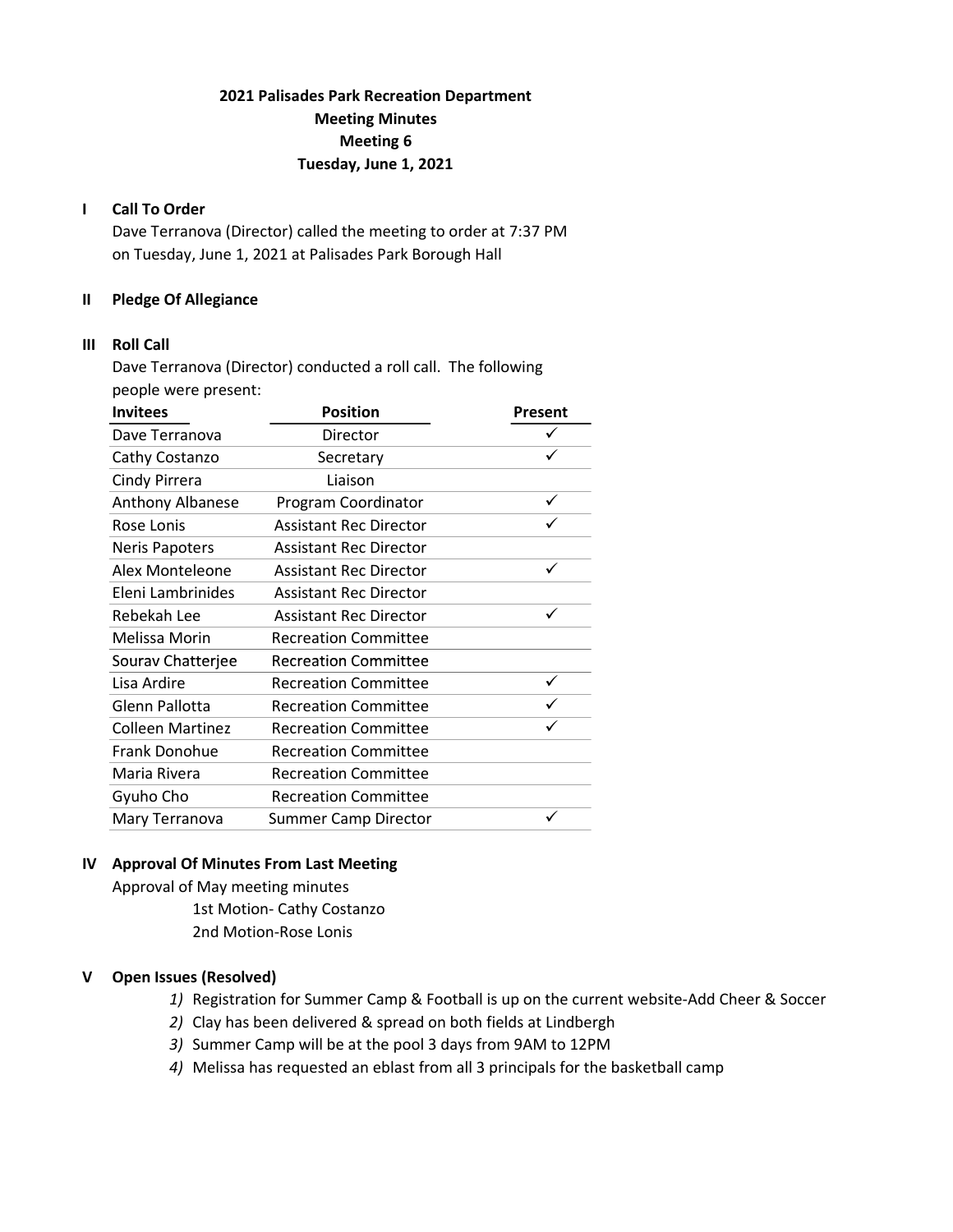### VI New Business (Working)

- 1) Meet with Dr Cirillo on procedures going forward-Cathy & Dave to set date
- 2) Set up CPR Classes-on hold due to Covid-Cathy to follow up
- 3) Verify Fingerprint & Background Check & Rutgers Certification List-list updated below
- 4) Once we close registration for Tennis, we will schedule the County courts with AD Spafford or county based upon the final number of registrants
- 5) Both fields at Lindbergh need to be Roto-tilled & rolled before becoming playable
- 6) Send out email flyer with all programs-this will be finalized & sent sometime in July
- 7) Per Dave's discussion with AD Spafford-emails will be sent to all HS coaches to ask what Recreation can do to supporting their programs-on hold, will send in August
- 8) Junior Police Academy tentatively set for June-July-6th & 7th Grade Students-1 to 2 weeks -check with Alex to see if this has been approved by Police Chief-cancelled due to COVID
- 9) We are determining what equipment needs to be ordered, as well as securing referees for our Fall Soccer program
- 10) Webmaster hired, awaiting creation of new Recreation website
- 11) I will ask the BOE to reserve dates at Lindbergh for Movie Night & Summer Concerts -Weekends in June, July & August
- 12) I am going to ask Dr Cirillo to help promote our programs both now & going forward
- 13) We need to set up registration for Cheer & Soccer ASAP
- 14) Need ideas for Food Truck event location-Glen Avenue has been suggested
- 15) I would like to start planning 2022's Memorial Day Parade as soon as possible
- 16) 50 NY Jets Game Tickets Reserved for Nov 21 vs Miami-put on website

| <b>Restart Existing Programs/Events</b> | Potential New Programs/Events |                             |
|-----------------------------------------|-------------------------------|-----------------------------|
| Volleyball                              | Golf                          | <b>Food Truck Gathering</b> |
| <b>Cross Country</b>                    | <b>Bowling</b>                | American Dream Trip         |
| Skiing                                  | Ping Pong                     | <b>Comedy Night</b>         |
| Middle School Basketball                | Indoor Skydiving              | Movie Theatre Rental        |
| Softball                                | Field Day                     | Senior Prom for Elderly     |
|                                         | Arts & Crafts                 | Disco Night for Elderly     |
|                                         | Adult Kickball                | Badminton                   |
|                                         | Bingo & Family Bingo          | Cooking                     |

### VII Agenda

- 1) Committee Reports
	- a) Soccer-Sonny Chatterjee
	- b) Easter-Anthony Albanese
	- c) Basketball-Melissa Morin
	- d) Memorial Day Parade-Rose Lonis
	- e) Summer Camp-Mary Terranova
	- f) Summer Concert Series-Eleni Lambrinides
	- g) Football-Alex Monteleone
	- h) Cheer-Cathy Costanzo-make registration flyer for next meeting
	- i) Halloween-Maria Rivera
	- j) Christmas-Cathy Costanzo-Mary Terranova-Rose Lonis-reserve stage & Santa
	- k) Summer Movies-Lisa Ardire-Reserved 7/17 & 8/5 \$350 per
	- l) Field Trips-NY Jets Game 11/21/21